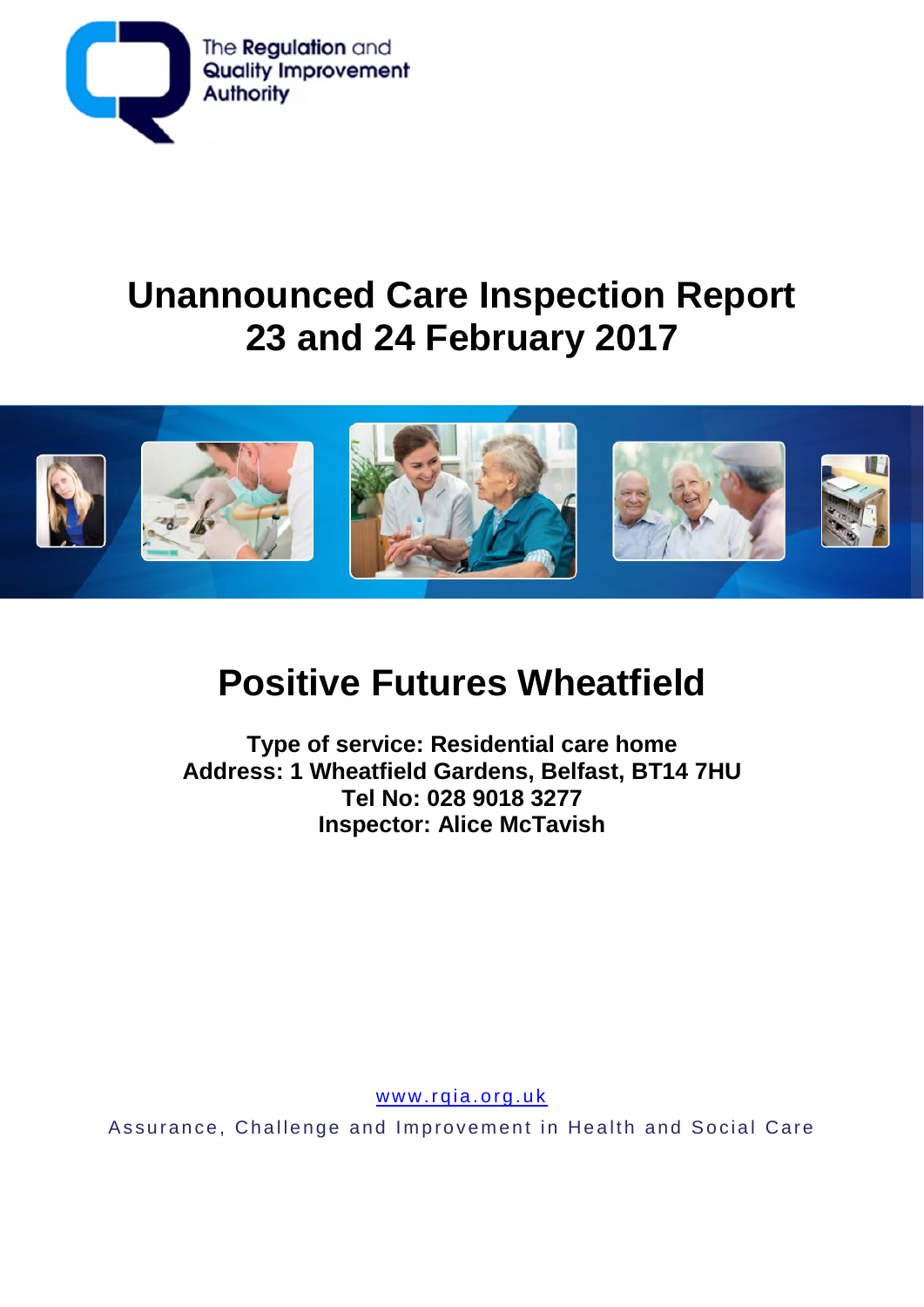## **1.0 Summary**

An unannounced inspection of Positive Futures Wheatfield Short Break Service took place on 23 February 2017 from 10.00 to 12.25. Further information was obtained during a visit to the Belfast offices of Positive Futures on 24 February 2017 between 10.00 and 11.05.

The inspection sought to assess progress with any issues raised since the last care inspection and to determine if the residential care home was delivering safe, effective and compassionate care and if the service was well led.

#### **Is care safe?**

There were examples of good practice found throughout the inspection in relation to staff induction, training, supervision and appraisal, adult safeguarding, infection prevention and control, risk management and the home's environment.

No requirements or recommendations were made in relation to this domain.

#### **Is care effective?**

There were examples of good practice found throughout the inspection in relation to care records, audits and reviews, communication between residents, staff and other key stakeholders.

No requirements or recommendations were made in relation to this domain.

#### **Is care compassionate?**

There were examples of good practice found throughout the inspection in relation to the culture and ethos of the home, listening to and valuing residents and taking account of the views of residents.

No requirements or recommendations were made in relation to this domain.

#### **Is the service well led?**

There were examples of good practice found throughout the inspection in relation to governance arrangements, management of complaints and incidents, quality improvement and maintaining good working relationships.

No requirements or recommendations were made in relation to this domain.

This inspection was underpinned by The Residential Care Homes Regulations (Northern Ireland) 2005 and DHSSPS Residential Care Homes Minimum Standards, August 2011.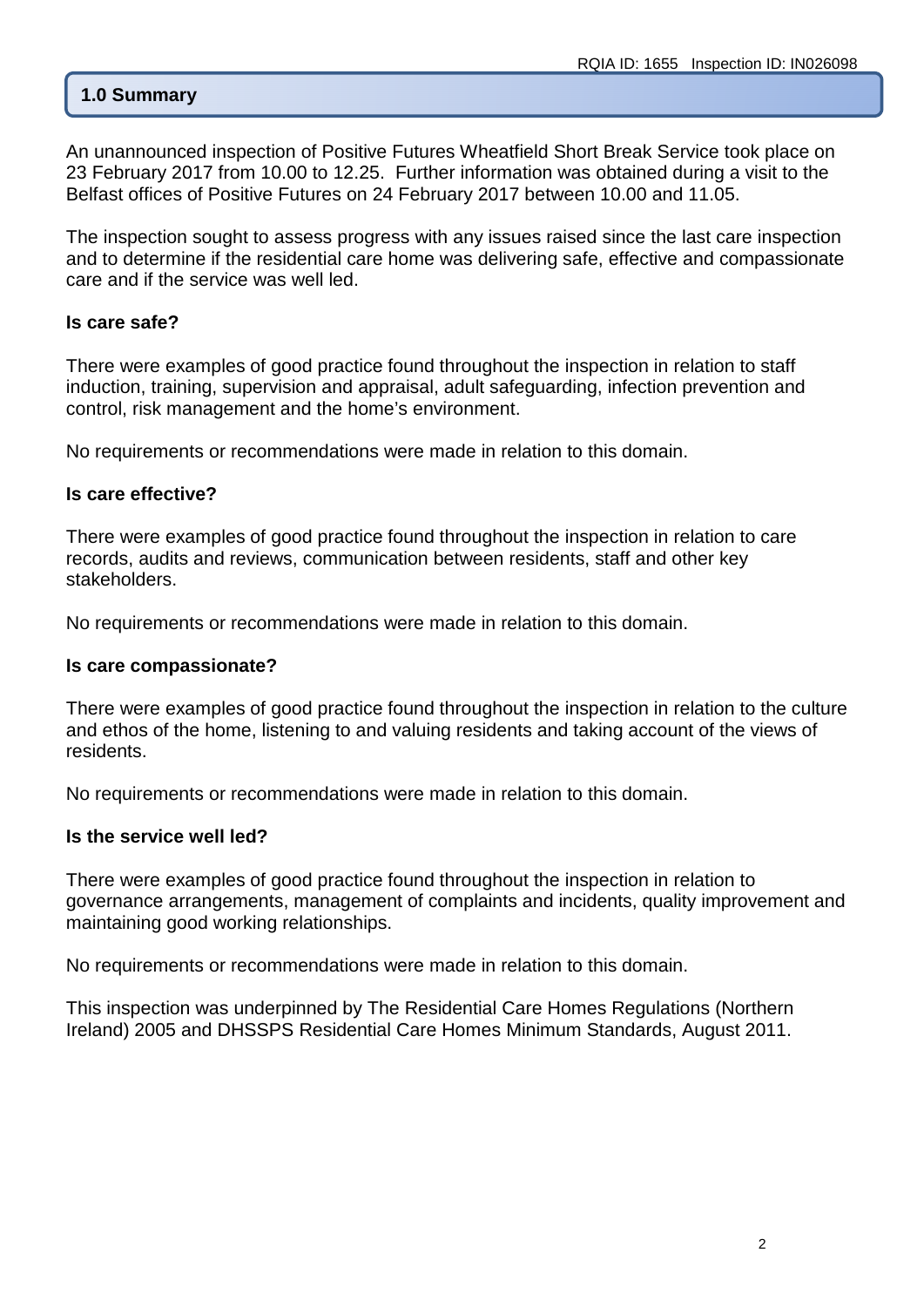## **1.1 Inspection outcome**

|                                                                             | <b>Requirements</b> | Recommendations |
|-----------------------------------------------------------------------------|---------------------|-----------------|
| Total number of requirements and<br>recommendations made at this inspection |                     |                 |

This inspection resulted in no requirements or recommendations being made. Findings of the inspection were discussed with Mrs Bernice Kelly, registered manager, as part of the inspection process and can be found in the main body of the report.

Enforcement action did not result from the findings of this inspection.

## **1.2 Actions/enforcement taken following the most recent care inspection**

There were no further actions required to be taken following the most recent inspection.

#### **2.0 Service details**

| <b>Registered organisation/registered</b><br>person:<br>Positive Futures/Agnes Philomena Lunny           | <b>Registered manager:</b><br>Mrs Bernice Kelly |
|----------------------------------------------------------------------------------------------------------|-------------------------------------------------|
| Person in charge of the home at the time of<br>inspection:<br>Dillon McMahon, senior support worker      | Date manager registered:<br>1 April 2005        |
| <b>Categories of care:</b><br>LD - Learning Disability<br>LD $(E)$ – Learning Disability – over 65 years | <b>Number of registered places:</b><br>5        |

#### **3.0 Methods/processes**

Prior to inspection the following records were analysed: the report from the last care inspection and notifications of accidents and incidents.

During the inspection on 23 February 2017 the inspector met with one resident and two care staff. No visiting professionals and no residents' representatives were present. On 24 February 2017, the inspector met with the registered manager.

The following records were examined during the inspection:

- Staff duty rota
- Staff supervision and annual appraisal schedules
- Sample of competency and capability assessments
- Staff training schedule/records
- Staff recruitment checklist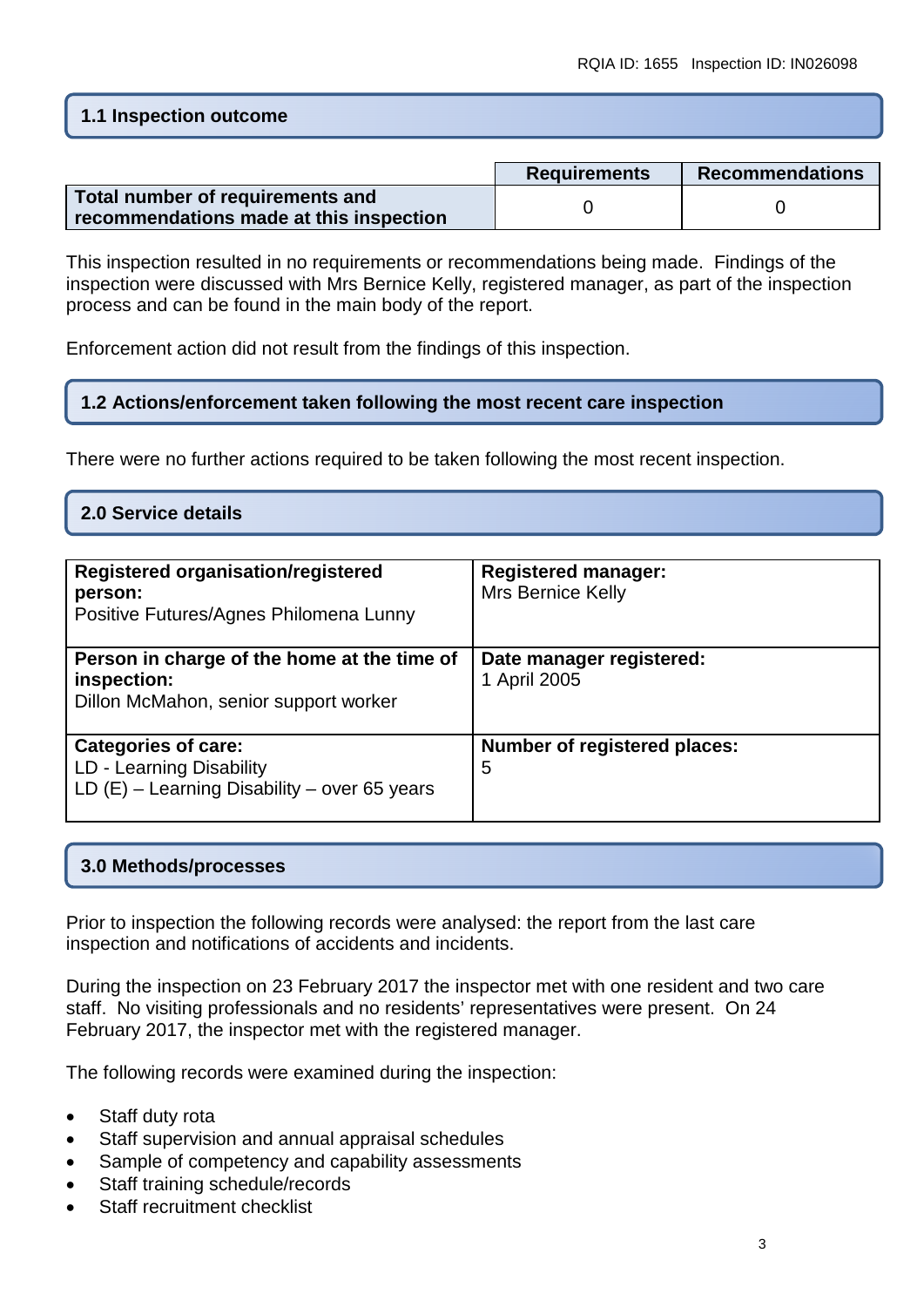- Care records of two residents
- The home's Statement of Purpose and Residents' Guide
- Complaints and compliments records
- Audits of accidents and incidents (including falls, outbreaks), complaints, environment
- Equipment maintenance records
- Accident/incident/notifiable events register
- Monthly monitoring report
- Fire safety risk assessment
- Fire drill records
- Maintenance of fire-fighting equipment, alarm system, emergency lighting, fire doors, etc
- Individual written agreement
- Policies and procedures manual

A total of 15 questionnaires were provided for distribution to residents, their representatives and staff for completion and return to RQIA. Five questionnaires were returned within the requested timescale.

## **4.0 The inspection**

#### **4.1 Review of requirements and recommendations from the most recent inspection dated 23 August 2016**

The most recent inspection of the home was an unannounced care inspection. The completed QIP was returned and approved by the care inspector.

#### **4.2 Review of requirements and recommendations from the last care inspection dated 23 August 2016**

There were no requirements or recommendations made as a result of the last care inspection.

## **4.3 Is care safe?**

The registered manager confirmed the staffing levels for the home and that these were subject to regular review to ensure the assessed needs of the residents were met. No concerns were raised regarding staffing levels during discussion with staff. A review of the duty roster confirmed that it accurately reflected the staff working within the home.

Discussion with the registered manager and staff evidenced that an induction programme was in place for all staff, relevant to their specific roles and responsibilities. Discussion with staff and a review of returned staff views questionnaires confirmed that mandatory training, supervision and appraisal of staff was regularly provided. A schedule for mandatory training, annual staff appraisals and staff supervision was maintained and was reviewed during the inspection*.*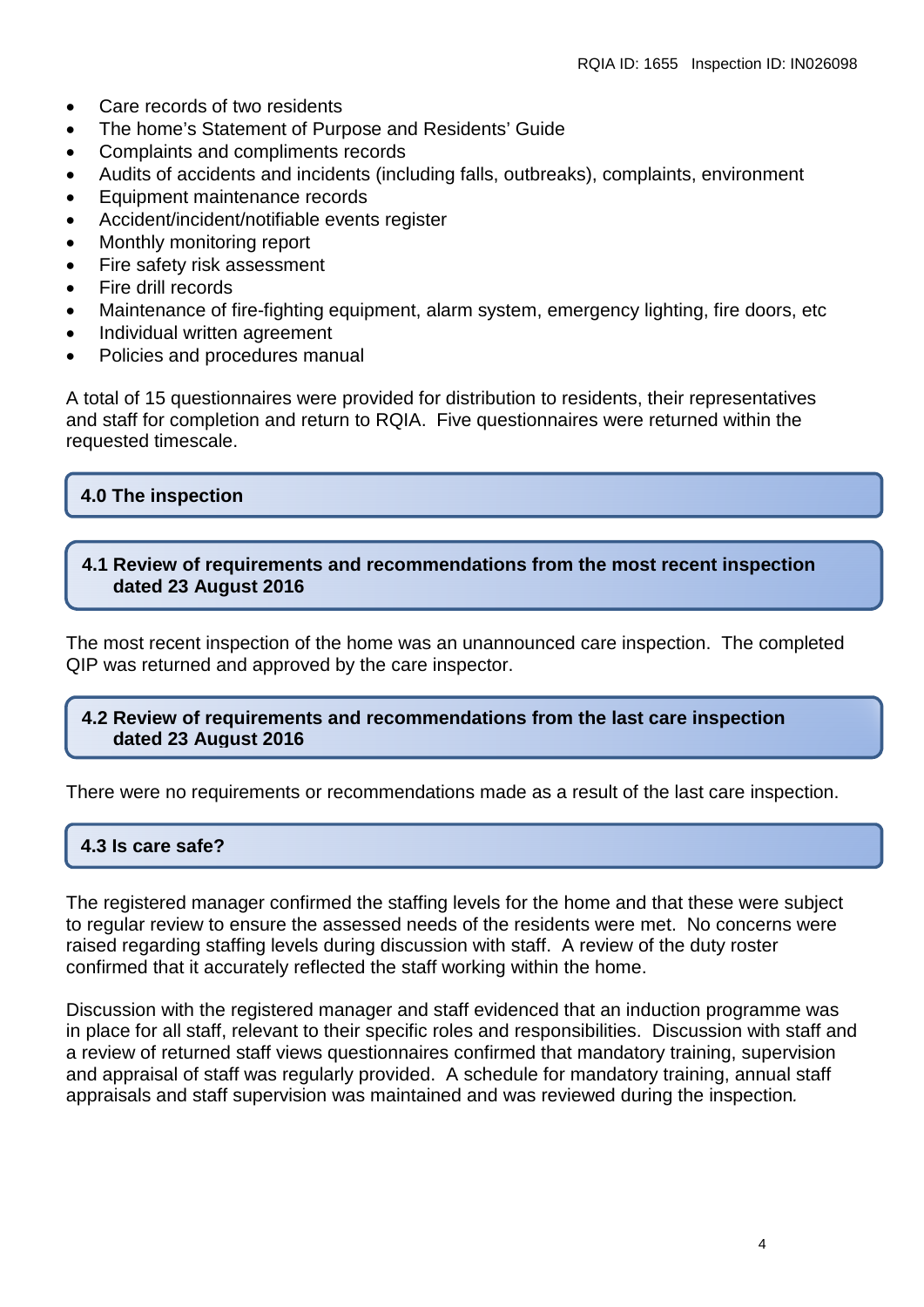The registered manager and staff confirmed that competency and capability assessments were undertaken for any person who is given the responsibility of being in charge of the home for any period in the absence of the manager; records of competency and capability assessments were retained. Samples of completed staff competency and capability assessments were reviewed and found to be satisfactory. The registered manager advised that competency and capability assessments were completed annually. This represented good practice.

Discussion with the registered manager confirmed that staff were recruited in line with Regulation 21 (1) (b), Schedule 2 of The Residential Care Homes Regulations (Northern Ireland) 2005 and that records were retained at the organisation's personnel department. The registered manager received written confirmation that all documentation, including enhanced AccessNI disclosures, was viewed by the organisation for all staff prior to the commencement of employment. The registered manager maintained a tracker for recruitment information. This was reviewed during the inspection and found to be comprehensive.

There were arrangements in place to monitor the registration status of staff with their professional body (where applicable). The registered manager advised that copies of staff registration certificates were retained by the organisation's personnel department. Both individual staff members and the organisation received reminders form professional bodies of the dates of renewal and/or payment of annual fees. Staff confirmed that registration with professional bodies was discussed during team meetings and in staff supervision.

The adult safeguarding policy and procedure in place was consistent with the current regional guidance and included the name of the safeguarding champion, definitions of abuse, types of abuse and indicators, onward referral arrangements, contact information and documentation to be completed.

Discussion with staff confirmed that they were aware of the new regional guidance (Adult Safeguarding Prevention and Protection in Partnership, July 2015) and a copy was available for staff within the home. Staff were knowledgeable and had a good understanding of adult safeguarding principles. They were also aware of their obligations in relation to raising concerns about poor practice and whistleblowing. A review of staff training records confirmed that mandatory adult *s*afeguarding training was provided for all staff.

The registered manager advised that no adult safeguarding issues had arisen since the last are inspection. In the event of such issues arising, all suspected, alleged or actual incidents of abuse would be fully and promptly referred to the relevant persons and agencies for investigation in accordance with procedures and legislation; written records would be retained.

The registered manager confirmed there were risk management procedures in place relating to the safety of individual residents. Discussion with the registered manager identified that the home did not accommodate any individuals whose assessed needs could not be met. Review of care records identified that individual care needs assessments and risk assessments were obtained prior to admission.

A review of policy and procedure on restrictive practice/behaviours which challenge during the last care inspection confirmed that this was in keeping with DHSSPS Guidance on Restraint and Seclusion in Health and Personal Social Services (2005) and the Human Rights Act (1998*).* It also reflected current best practice guidance including Deprivation of Liberties Safeguards (DoLS). This policy was unchanged and was therefore not reviewed on this occasion.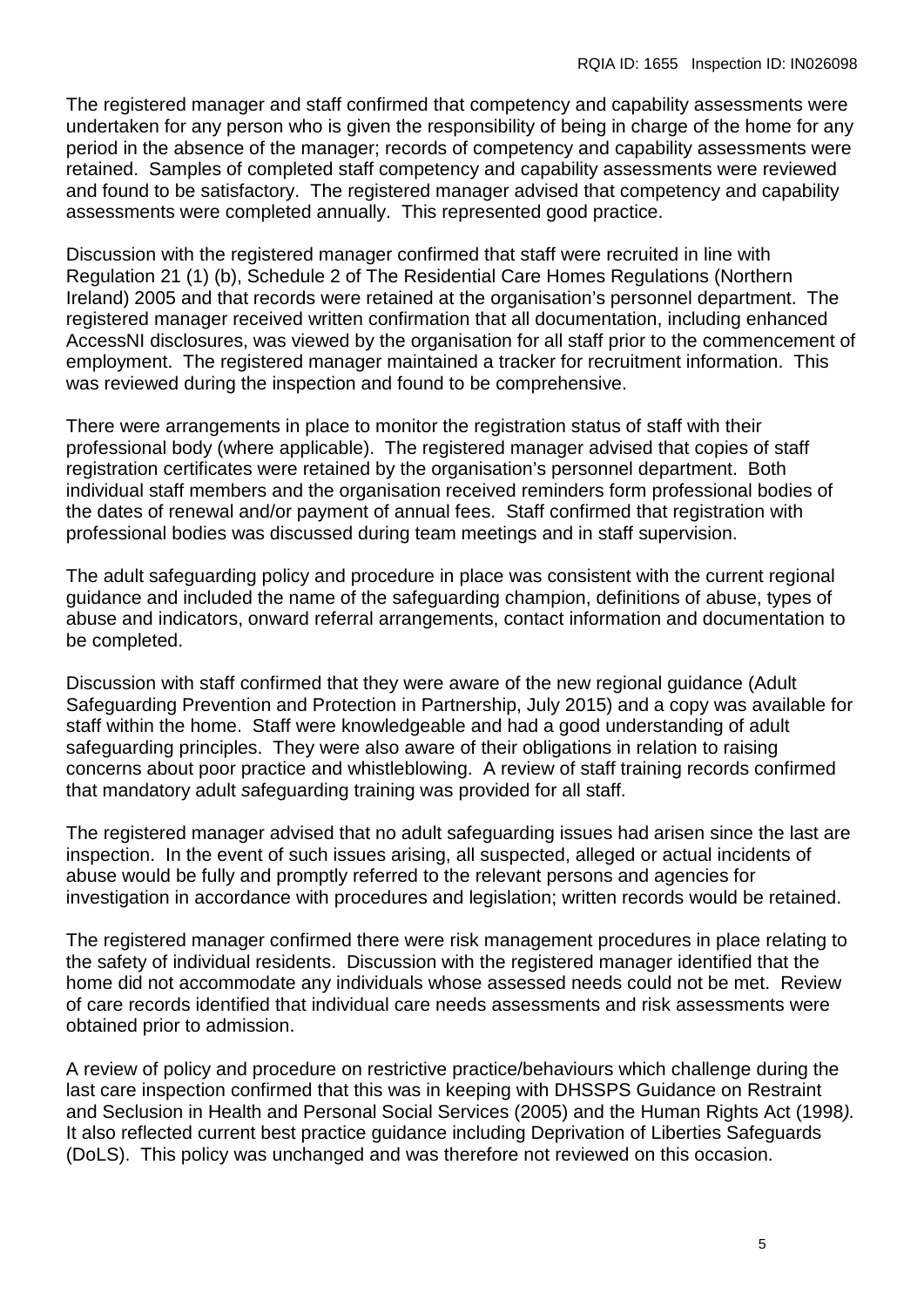The registered manager confirmed there were restrictive practices employed within the home, notably locked internal and external doors with keypad entry systems and a stair gate at the top of a flight of stairs*.* Discussion with the registered manager regarding such restrictions confirmed these were appropriately assessed, documented, minimised and reviewed with the involvement of the multi-professional team, as required. A review of the Statement of Purpose and Residents Guide identified that restrictions were adequately described. A restrictive practice assessment was also completed for each person who was supported by the short break service. This represented good practice.

Inspection of care records confirmed there was a system of referral to the multi-professional team when required. Behaviour management plans were devised by specialist behaviour management teams from the trust and noted to be regularly updated and reviewed as necessary. Discussion with the registered manager confirmed that if individual restraint were to be employed, the appropriate persons / bodies would be informed.

The registered manager confirmed there were risk management policy and procedures in place relating to the safety of the home*.* Discussion with the registered manager and review of the home's policy and procedures relating to safe and healthy working practices confirmed that these were appropriately maintained and reviewed regularly e.g. COSHH, fire safety etc. The organisation also maintained a corporate risk register.

Staff in the home advised that equipment and medical devices in use in the home were well maintained and regularly serviced. This was confirmed through inspection of maintenance records*.*

Review of the infection prevention and control (IPC) policy and procedure confirmed that this this was in line with regional guidelines. Staff training records confirmed that all staff had received training in IPC in line with their roles and responsibilities. Discussion with staff established that they were knowledgeable and had understanding of IPC policies and procedures. Inspection of the premises confirmed that there were wash hand basins, adequate supplies of liquid soap and disposable towels wherever care was delivered. Observation of staff practice identified that staff adhered to IPC procedures.

Good standards of hand hygiene were observed to be promoted within the home among residents, staff and visitors. Notices promoting good hand hygiene were displayed throughout the home in both written and pictorial formats.

The registered manager reported that there had been no outbreaks of infection within the last year. Any outbreak would be managed in accordance with the home's policy and procedures, reported to the Public Health Agency, the trust and RQIA with appropriate records retained.

Inspection of the internal and external environment identified that the home and grounds were kept tidy, safe, suitable for and accessible to residents, staff and visitors. The home was fresh-smelling, clean and appropriately heated. There were no obvious hazards to the health and safety of residents, visitors or staff. It was noted, however, that there was a crack in the wall of one bathroom and that the paintwork was damaged. The registered manager advised that this was already identified as being in need of repair and that there were plans in place to address this.

The home had an up to date fire risk assessment in place dated 24 May 2016 and all recommendations were noted to be appropriately addressed.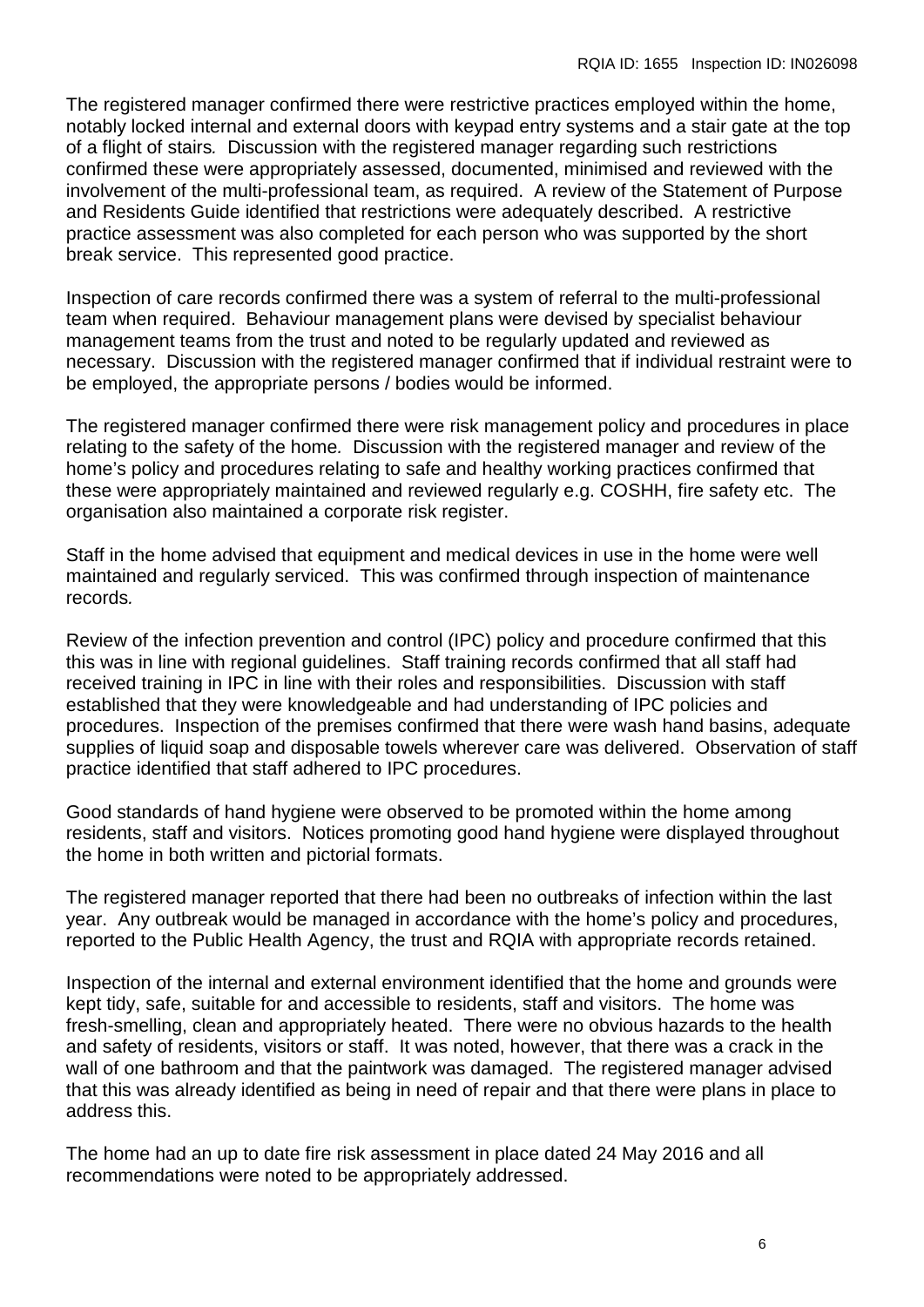Review of staff training records confirmed that staff completed fire safety training twice annually. Fire drills were completed at three to four times each month. This was to ensure, as far as possible, that each person supported by the short break service was involved in an evacuation exercise. Records were retained of staff who participated and any learning outcomes. Fire safety records identified that fire-fighting equipment and emergency lighting were checked monthly and fire alarm systems and fire doors were checked weekly. Individual residents had a completed Personal Emergency Evacuation Plan (PEEPs) in place.

A staff member who spoke with the inspector made the following comment:

• "My induction was excellent. It was very thorough and prepared me well to work in this service. Although I'm still on probation, I'm working well with the support of my colleagues."

Five completed questionnaires were returned to RQIA from residents' representatives and staff. Respondents described their level of satisfaction with this aspect of care as very satisfied.

Comments received from staff were as follows:

- "There is always the correct number of staff on shift. Staff induction and training is good. The premises are suited as well as possible to the variety of service users who avail of the service."
- "Risks are noted and discussed prior to any activity or outing these are all planned with the individual's needs in mind. The training provided was thorough and highlighted the importance of good practice when providing support."
- "I have worked in a nursing home before this job and can honestly say I've learned so much here, how much care the people we support get and how happy they are is a lovely quality at Wheatfield Short Break Service."

## **Areas for improvement**

No areas for improvement were identified during the inspection in relation to this domain.

| Number of requirements | Number of recommendations |  |
|------------------------|---------------------------|--|
|                        |                           |  |
|                        |                           |  |

## **4.4 Is care effective?**

Discussion with staff established that staff in the home responded appropriately to and met the assessed needs of the residents.

A review of the care records of two residents confirmed that these were maintained in line with the legislation and standards. They included an up to date assessment of needs, life history, risk assessments, care plans and daily statement of health and well-being of the resident. Care needs assessments and risk assessments (e.g. communication, positive behaviour management, where appropriate) were reviewed and updated on a regular basis or as changes occurred.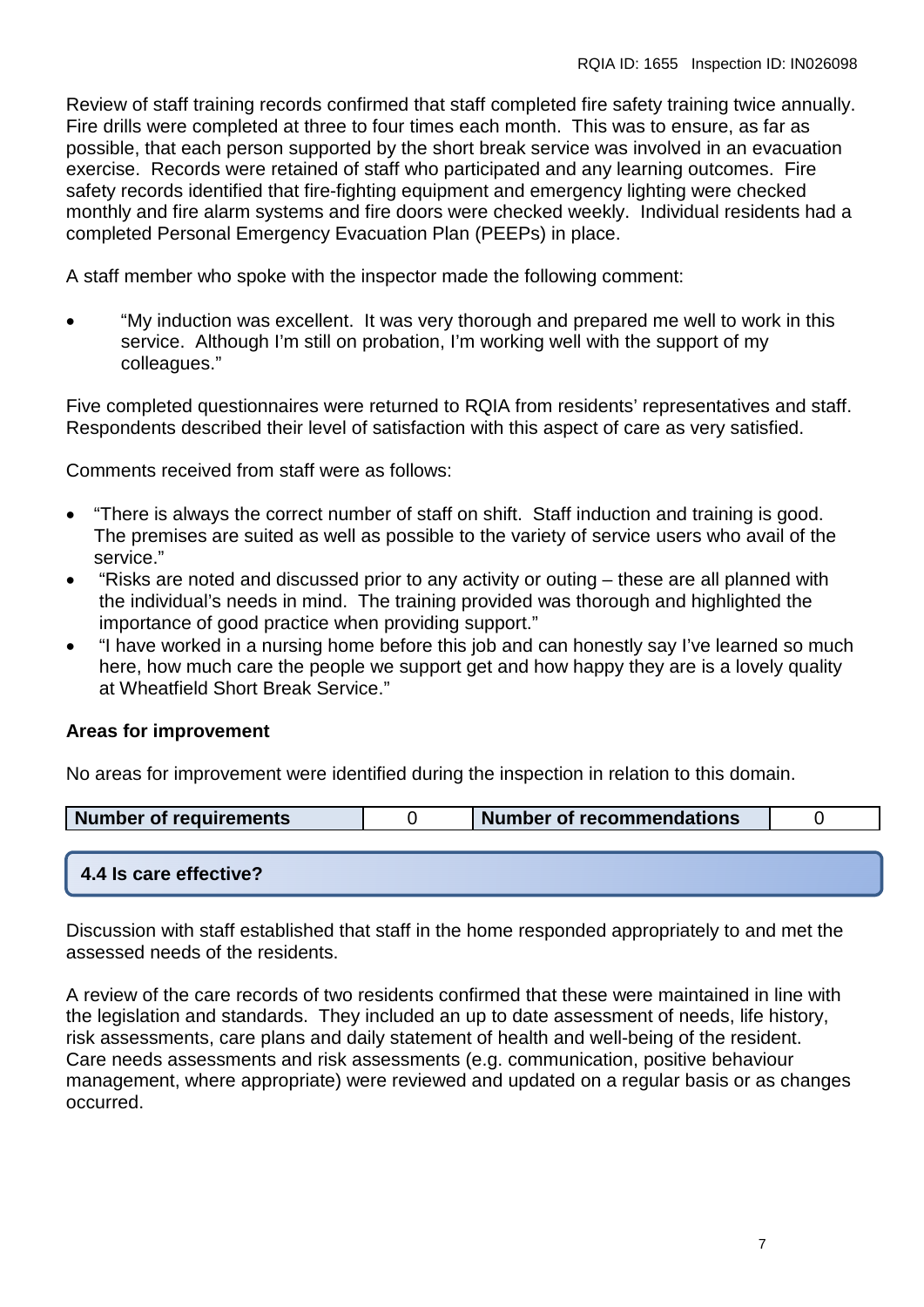The care records also reflected the multi-professional input into the residents' health and social care needs and were found to be updated regularly to reflect the changing needs of the individual residents. Residents and/or their representatives were encouraged and enabled to be involved in the assessment, care planning and review process, where appropriate. Care records reviewed were observed to be signed by the resident and/or their representative. Discussion with staff confirmed that they were familiar with person centred care and that a person centred approach underpinned practice. It was noted that care records clearly reflected a person centred approach across all aspects of the delivery of care. This was to be commended.

An individual agreement setting out the terms of residency was in place and appropriately signed. Records were stored safely and securely in line with data protection. Residents or their representatives had signed confidentiality agreements in relation to access to records. This represented good practice.

The registered manager confirmed that there were arrangements in place to monitor, audit and review the effectiveness and quality of care delivered to residents at appropriate intervals. Audits of accidents and incidents, complaints and the home's environment were available for inspection and evidenced that any actions identified for improvement were incorporated into practice. Further evidence of audit was contained within the monthly monitoring visits reports*.*

The registered manager confirmed that systems were in place to ensure effective communication with residents, their representatives and other key stakeholders. These included pre-admission information, multi-professional team reviews, staff meetings and staff shift handovers. Staff advised that they made contact with families of the people supported by the short break service before and after each respite period to ensure that the most up to date information was exchanged. Staff also advised that a two way communication diary was used to ensure good liaison between the short break service and day care centres. The registered manager and staff confirmed that management operated an open door policy in regard to communication within the home. Observation of practice evidenced that staff were able to communicate effectively with residents.

A review of care records, along with accident and incident reports, confirmed that referral to other healthcare professionals was timely and responsive to the needs of the residents. Staff confirmed that arrangements would be put in place, in line with the legislation, to support and advocate for residents, although this would be arranged by trust staff, if required.

Five completed questionnaires were returned to RQIA from residents' representatives and staff. Respondents described their level of satisfaction with this aspect of care as very satisfied.

Comments received from staff were as follows:

- "Great care is taken to ensure that he support provided is completed with the person we support as the central focus – whether planning meals, activities or otherwise. All staff communicate well to maintain consistency of support given."
- "Records are kept at a high standard and reviewed regularly. Each person's needs are outlined in their person centred portfolio. Staff meetings are regular and centre on the people we support."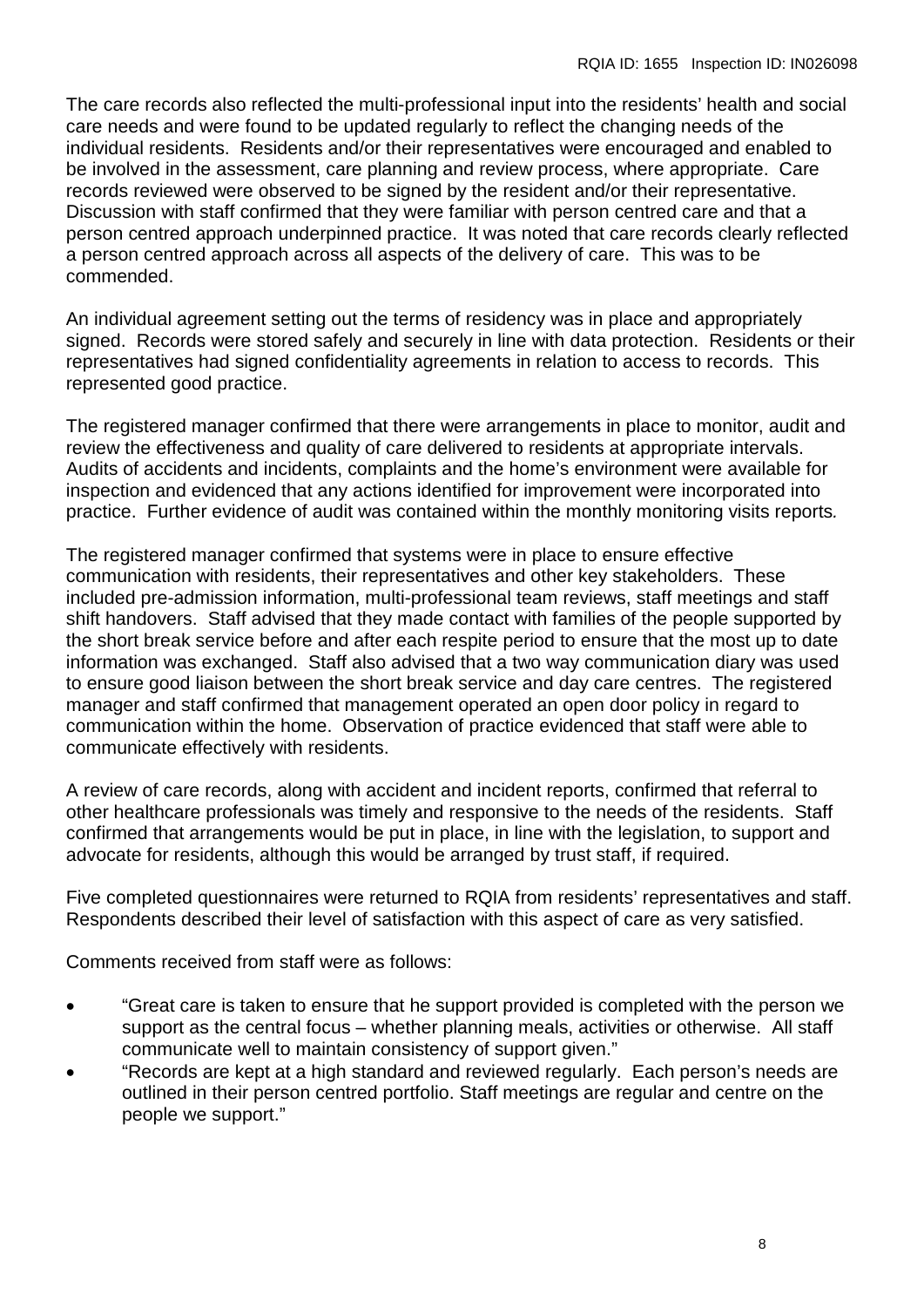#### **Areas for improvement**

No areas for improvement were identified during the inspection in relation to this domain.

| Number of requirements     | Number of recommendations |  |
|----------------------------|---------------------------|--|
|                            |                           |  |
| 4.5 Is care compassionate? |                           |  |

The registered manager confirmed that staff in the home promoted a culture and ethos that supported the values of dignity and respect, independence, rights, equality and diversity, choice and consent of residents.

A range of policies and procedures was in place which supported the delivery of compassionate care. Discussion with staff confirmed that action was taken to manage any pain and discomfort in a timely and appropriate manner. Inspection of care records identified that the indicators of when residents may be experiencing pain were noted within care plans and that the management of such pain was described.

The registered manager and staff confirmed that consent was sought in relation to care and treatment. Discussion with staff along with observation of care practice and social interactions demonstrated that residents were treated with dignity and respect. Staff confirmed their awareness of promoting residents' rights, independence and dignity. Staff were able to describe how residents' confidentiality was protected.

The registered manager and staff confirmed that residents were listened to, valued and communicated with in an appropriate manner. Discussion with staff and observation of practice confirmed that residents' needs were recognised and responded to in a prompt and courteous manner by staff.

There were systems in place to ensure that the views and opinions of residents, and or their representatives, were sought and taken into account in all matters affecting them. Residents were consulted with, at least annually, about the quality of care and environment. The findings from the consultation were collated into a summary report which was made available for residents and other interested parties to read. The monthly monitoring visit reports contained evidence of residents and their representatives being approached to obtain their views and opinions on the services provided by the home. Users of the short break service and their representatives were also encouraged to give feedback on the services provided during the annual reviews of care.

Discussion with staff and review of care records confirmed that residents were enabled and supported to engage and participate in meaningful activities. Staff described how activities for each person who was due to use the short break service were discussed during the weekly staff team meetings and every effort was made to ensure that individual preferences were met.

Five completed questionnaires were returned to RQIA from residents' representatives and staff. Respondents described their level of satisfaction with this aspect of care as very satisfied or satisfied.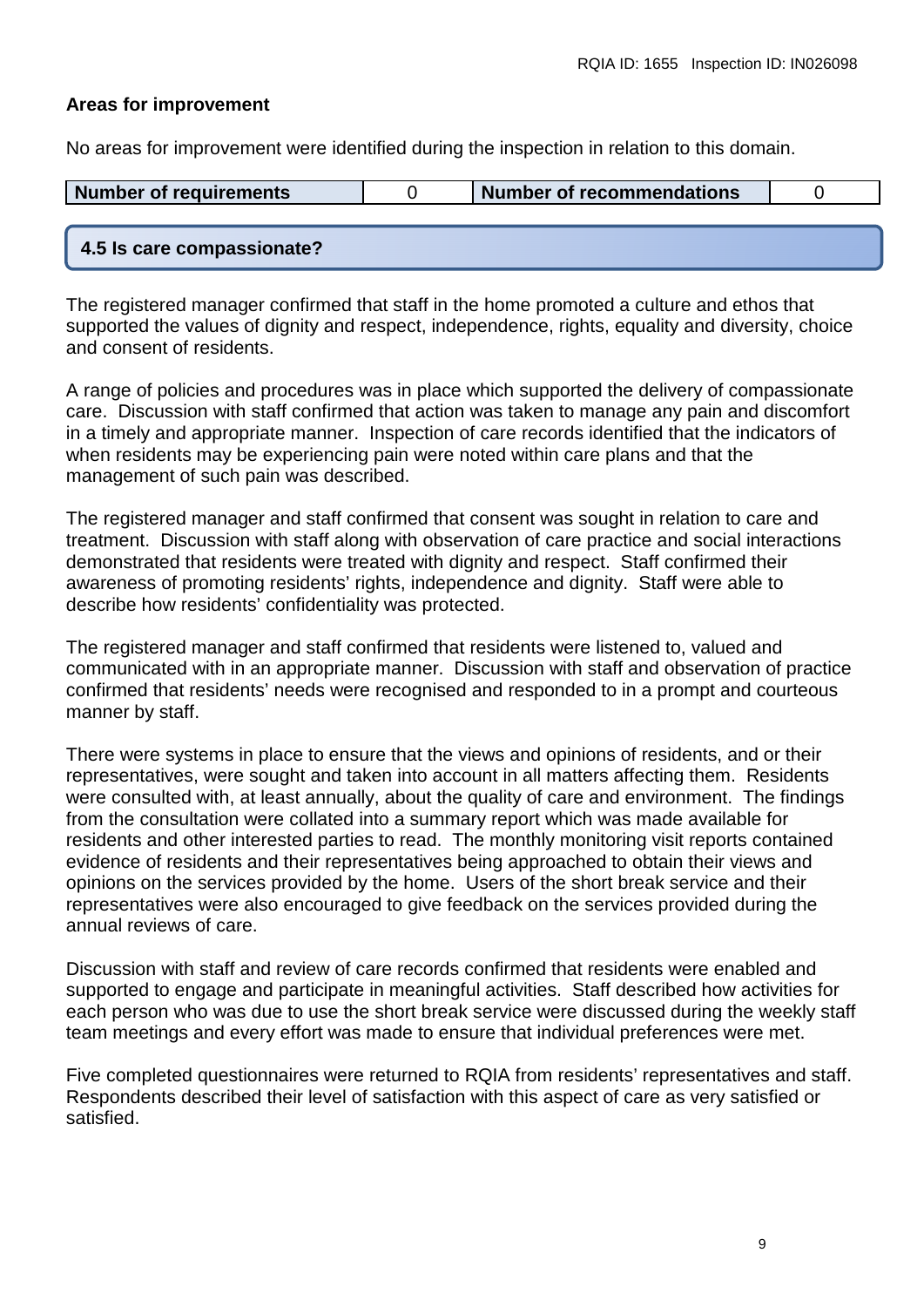Comments received from staff were as follows:

- "The people we support are involved and encouraged to make choices over their meals and activities – their choices are respected and included in the care plans if successful."
- "Staff do their best to gain the opinions of the people we support through talking to them and observation of preferences in practice."
- "The staff are very compassionate here. As I'm only new (staff in the home) this is really lovely to see. The service users are comfortable. Staff work well and really look after each other and the people we support."

#### **Areas for improvement**

No areas for improvement were identified during the inspection in relation to this domain.

| <b>Number of requirements</b> | <b>I Number of recommendations</b> |  |
|-------------------------------|------------------------------------|--|
|                               |                                    |  |

# **4.6 Is the service well led?**

The registered manager outlined the management arrangements and governance systems in place within the home. These were found to be in line with good practice. The needs of residents were met in accordance with the home's Statement of Purpose and the categories of care for which the home was registered with RQIA.

A range of policies and procedures was in place to guide and inform staff. Policies were centrally indexed and retained in a manner which was easily accessible by staff. Policies and procedures were systematically reviewed every three years or more frequently as changes occurred.

There was a complaints policy and procedure in place which was in accordance with the legislation and Department of Health (DoH) guidance on complaints handling. Residents and/or their representatives were made aware of how to make a complaint by way of the Residents Information Handbook, also available in an easy read version, and in the written support agreement*.* Discussion with staff confirmed that were knowledgeable about how to receive and deal with complaints.

Review of the complaints records confirmed that arrangements were in place to effectively manage complaints from residents, their representatives or any other interested party. Records of complaints included details of any investigation undertaken, all communication with complainants, the outcome of the complaint and the complainant's level of satisfaction. No complaints had been received since 2014. The registered manager advised that, should complaints be received more frequently, a regular audit of accidents and incidents would be used to identify trends and to enhance service provision. Arrangements were in place to share information about complaints and compliments with staff.

There was an accident/incident/notifiable events policy and procedure in place which included reporting arrangements to RQIA. A review of accidents/incidents/notifiable events confirmed that these were effectively documented and reported to RQIA and other relevant organisations in accordance with the legislation and procedures. Learning from accidents and incidents was disseminated to all relevant parties and action plans developed to improve practice.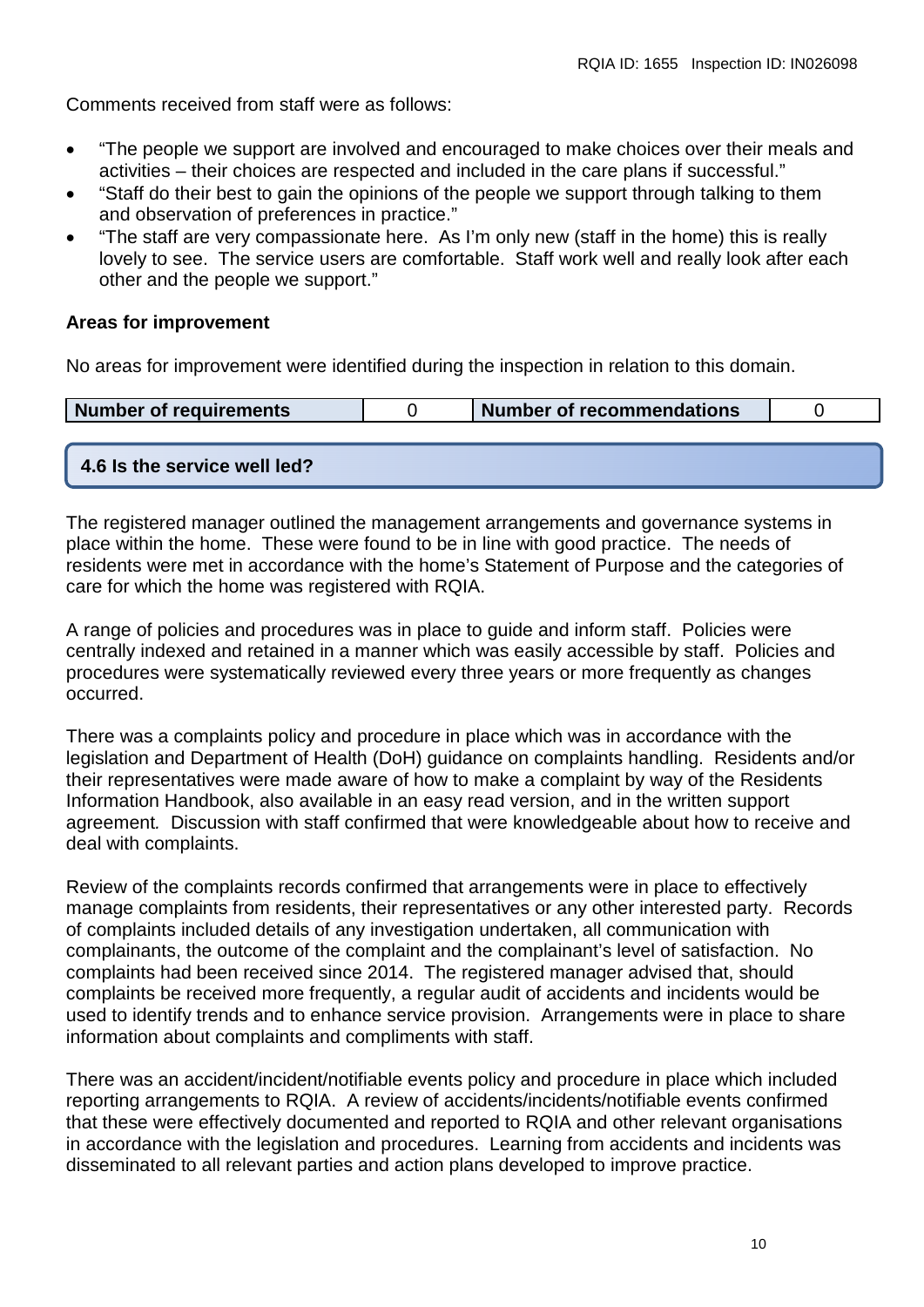There were quality assurance systems in place to drive quality improvement which included regular audits and satisfaction surveys. There was a system to ensure medical device alerts, safety bulletins, serious adverse incident alerts and staffing alerts were appropriately reviewed and actioned. Staff were provided with mandatory training and additional training opportunities relevant to any specific needs of the residents.

A monthly monitoring visit was undertaken as required under Regulation 29 of The Residential Care Homes Regulations (Northern Ireland) 2005; a report was produced and made available for residents, their representatives, staff, trust representatives and RQIA to read.

There was a clear organisational structure and all staff were aware of their roles, responsibility and accountability. This was outlined in the home's Statement of Purpose and Residents Guide. The registered manager confirmed that the registered provider was kept informed regarding the day to day running of the home.

The registered manager confirmed that the management and control of operations within the home was in accordance with the regulatory framework.

Inspection of the premises confirmed that the RQIA certificate of registration and employer's liability insurance certificate were displayed.

Review of governance arrangements within the home and the evidence provided within the returned RQIA Quality Improvement Plan (QIP) confirmed that the registered providers responded to regulatory matters in a timely manner.

Review of records and discussion with the registered manager and staff confirmed that any adult safeguarding issues were managed appropriately and that reflective learning had taken place. The registered manager confirmed that there were effective working relationships with internal and external stakeholders.

The home had a whistleblowing policy and procedure in place and discussion with staff established that they were knowledgeable regarding this. The registered manager confirmed that staff could also access line management to raise concerns they will offer support to staff.

Discussion with staff confirmed that there were good working relationships within the home and that management were responsive to suggestions and/or concerns raised.

The registered manager confirmed that there were arrangements in place for managing identified lack of competency and poor performance for all staff. There were also open and transparent methods of working and effective working relationships with internal and external stakeholders.

Five completed questionnaires were returned to RQIA from residents' representatives and staff. Respondents described their level of satisfaction with this aspect of the service as very satisfied.

Comments received from staff were as follows:

• "Management and senior staff are approachable and encouraging. Any concerns are listened to and responded to quickly."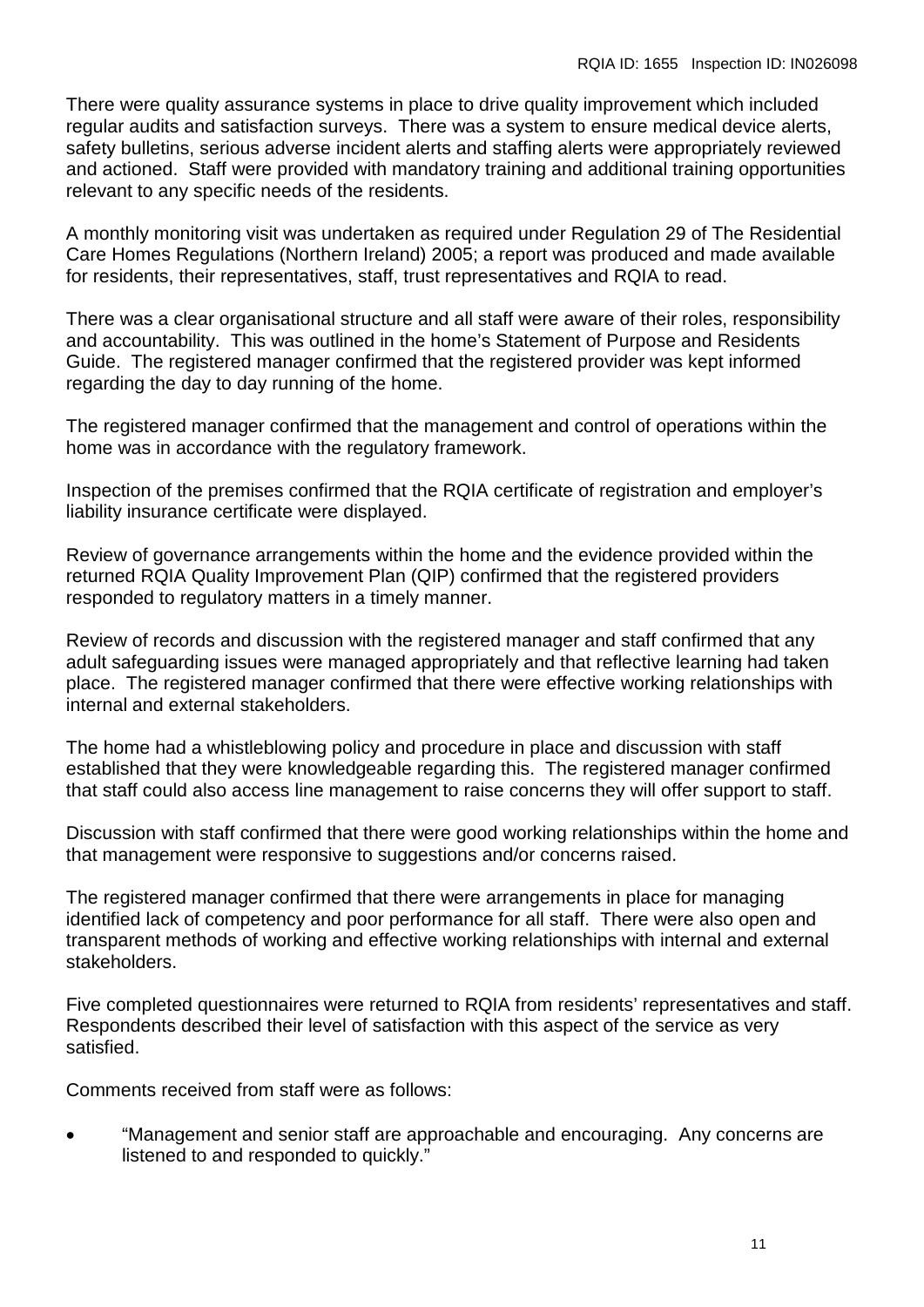- "Manager is approachable and there is a clear structure. Senior support workers are very often on the premises. Policies and procedures are on the premises and updates are discussed at team meetings and in supervision."
- "My manager is very approachable. I ask a lot of questions and she is always happy to answer them."

#### **Areas for improvement**

No areas for improvement were identified during the inspection in relation to this domain.

| Number of requirements | Number of recommendations |  |
|------------------------|---------------------------|--|
|                        |                           |  |

## **5.0 Quality improvement plan**

There were no issues identified during this inspection, and a QIP is neither required, nor included, as part of this inspection report.

It should be noted that this inspection report should not be regarded as a comprehensive review of all strengths and areas for improvement that exist in the service. The findings reported on are those which came to the attention of RQIA during the course of this inspection. The findings contained within this report do not exempt the registered provider from their responsibility for maintaining compliance with the regulations and standards.